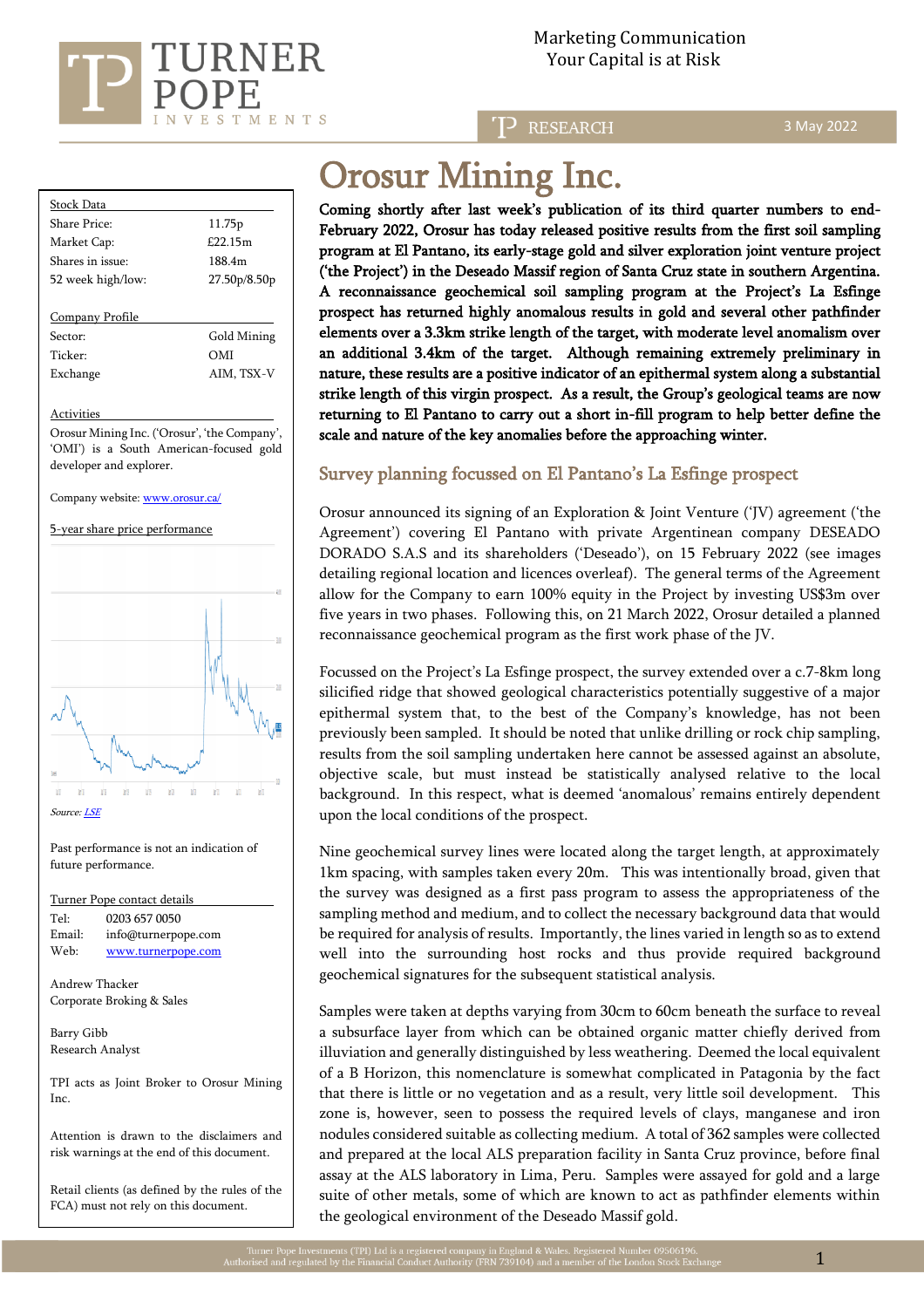









Source: Orosur[, RNS of 3 May 2022](https://www.londonstockexchange.com/news-article/OMI/el-pantano-argentina-update/15433643)

 $\overline{a}$ 

## Geochemical anomalism along almost all of La Esfinge's entire 8km strike

Gold anomalism was found to be concentrated along the southern margin of the La Esfinge silicified ridge, most likely indicating a major structure along this margin that has allowed the less mobile element to migrate upwards. Notably, the highest gold values also coincide with the western half of the La Esfinge ridge, where the orientation deviates closer to the SE-NW direction that is commonly the major structural control on gold mineralisation in this portion of the Deseado Massif.

Soil sampling, of course, is sometimes considered something of a black art, given that there are no objective measures of what might be good or otherwise. In this respect, it generally depends on context, and how effectively trace amounts of gold have successfully migrated upward through some conduit in order to then be collected in the soils. What is regarded as anomalous is possibly more related to the effectiveness of that conduit and soil trap than the gold source itself. Given the intensely silicified cap over La Esfinge was probably suggesting that outcrop was quite high in the system, and the lack of soil development in this arid environment, the Company was probably not expecting substantial gold in soils. These results therefore are extremely positive in this virgin area. Statistical analysis of the geochemical results was undertaken on an element-by-element basis, with various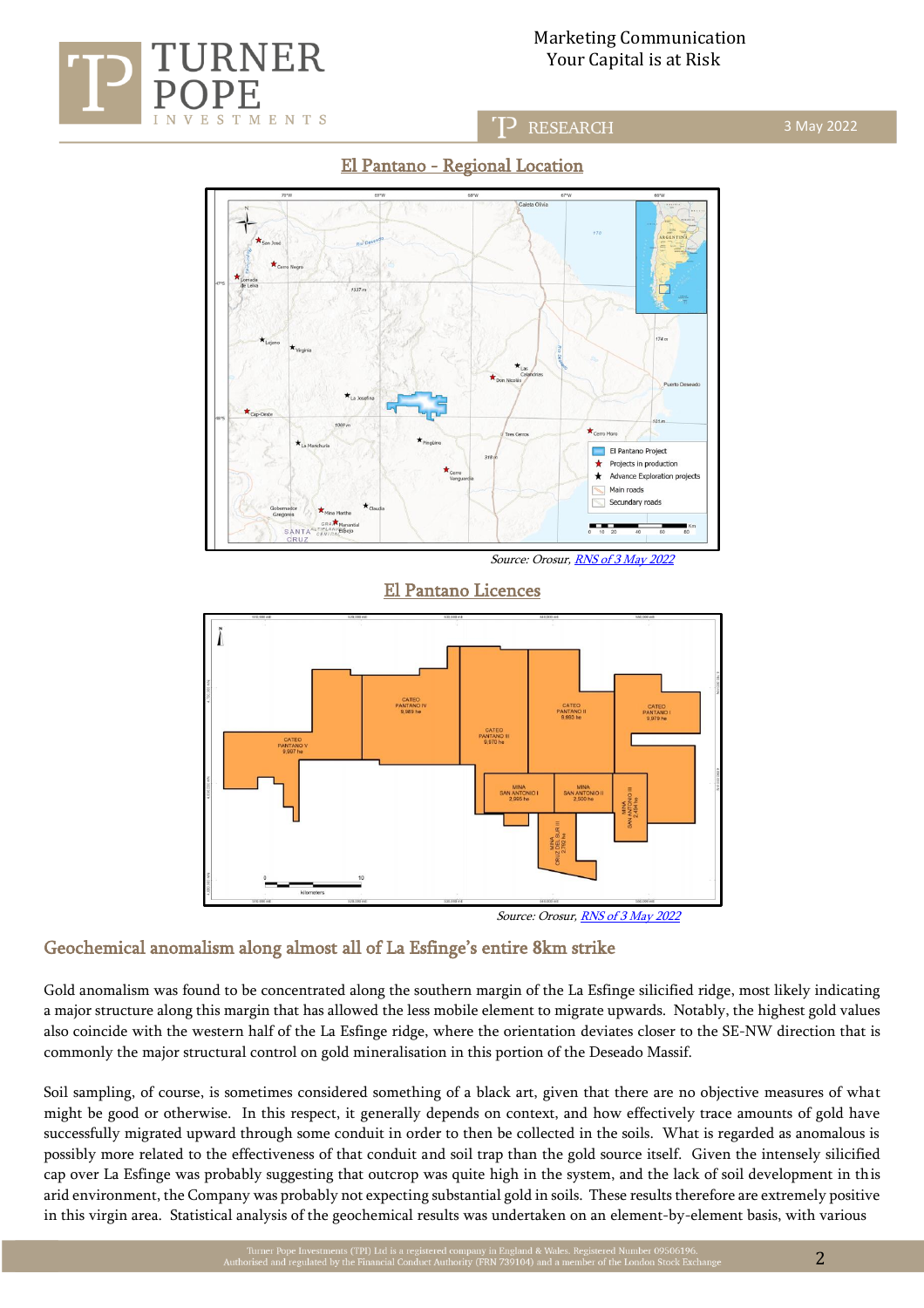

# Marketing Communication  $J\mathbf{RNER}$  Your Capital is at Risk

**RESEARCH** 

3 May 2022

levels of anomalism determined by the number of standard deviations above the mean. This demonstrated widespread moderate gold anomalism across most of the western half of La Esfinge, with several key occurrences of high-level anomalism (>24ppb Au), with the highest value achieving 118ppb Au. Other highly significant pathfinder elements, such as Arsenic (As), Silver (Ag), Bismuth (Bi), Indium (In) and Copper (Cu), however, show more widespread anomalism in both directions across the entire length of the target of almost 7km, which is to be expected given that elements (such as As) are more mobile and thus more readily able to migrate.

As a result, Orosur's local geological teams are now remobilising to site to carry out a brief in-fill soil sampling program in the short time permitted before the winter recess. Although not that terrible weather wise, the days are very short given how far south the prospect is, meaning the work tends to be inefficient, although is still reasonable to expect some ground magnetics, additional geochemical sampling as well as some modest drilling to be completed. A number of additional soil sampling lines will be located across the western half of the La Esfinge ridge to infill the wide preliminary spacing and so better define the anomalies. This is expected to extend coverage both westward and southward where anomalism remains open. This work program is expected to require approximately two weeks, although actual duration will of course remain dependent on weather conditions.

## Statistical Analysis on an Element-by-Element Basis Demonstrated Various Levels of Anomalism



Source: Orosur[, RNS of 3 May 2022](https://www.londonstockexchange.com/news-article/OMI/el-pantano-argentina-update/15433643)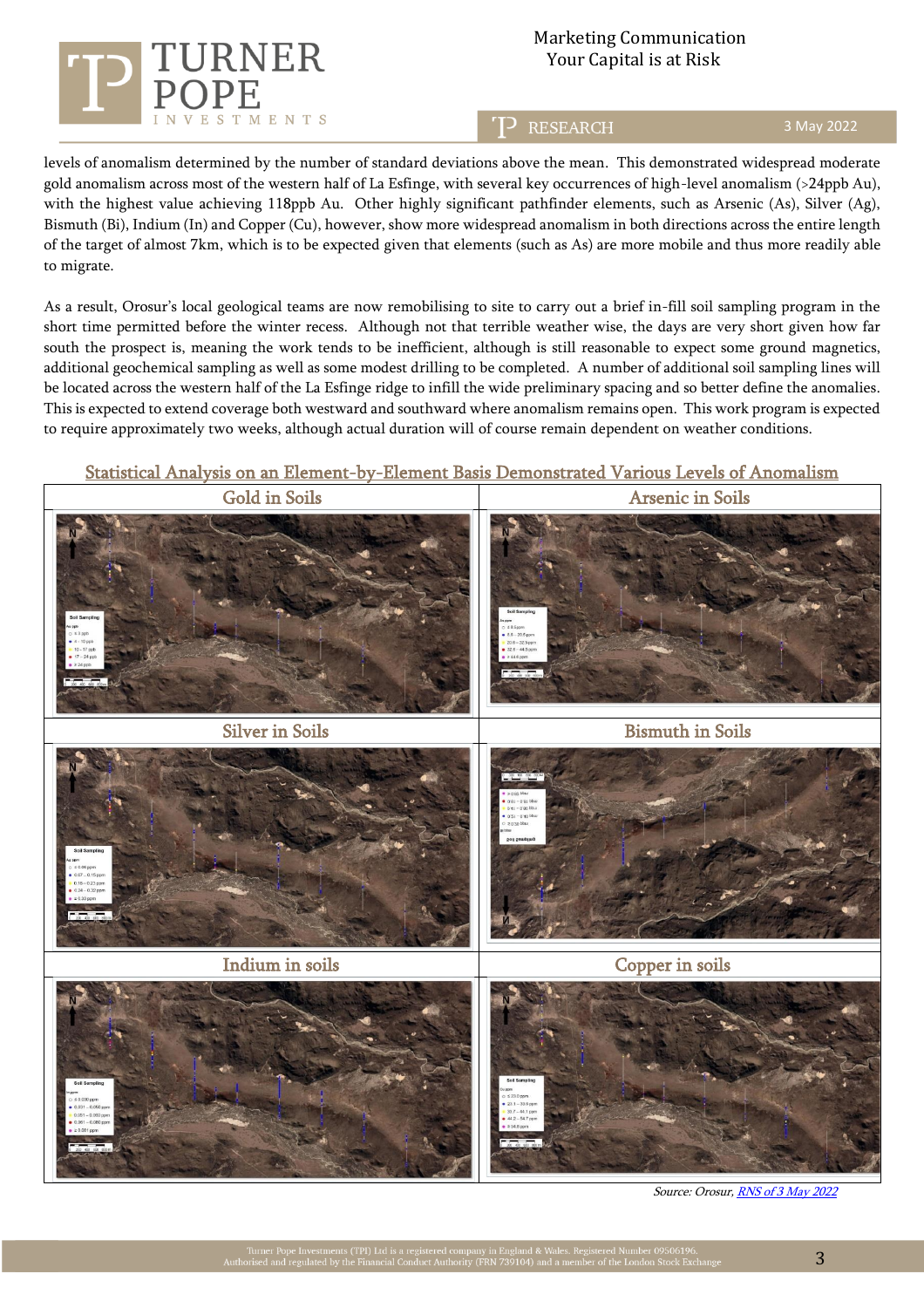

3 May 2022

# Following the hand-over of Anzá's Operatorship, Orosur is maximising shareholder opportunity

Although Orosur's flagship Anzá Project will continue to dominate share price sentiment at this time, today's exploration results from El Pantano (together with continuing progress at the Ariquemes project) provide shareholders with their desired diversification by geography/geology, providing early stage optionality to which value can be added at relatively low cost.

The fact that Minera Monte Águila ('MMA') elected to exercise its right to assume Operatorship of Anzá at such an early stage must be interpreted as a very positive endorsement. Orosur's Board had repeatedly noted that majors like Newmont and Agnico need big projects (i.e., a +5 million oz. Au field) and would therefore hold off any decision to assume control until gaining sufficient comfort that such potential exists. The discovery of a high-grade structure at depth (MAP-098) as detailed on 8 March 2022 is significant in this respect, necessitating a large amount of infill drilling to establish the extent of the mineralisation, while also testing the fold hypothesis to potentially open up the western hinge. Further news released on 25 April 2022, now also targeting, Pepas and Pupino as the initial focus, possibly followed by Guaimarala in the far south, reinforces confidence that such an ambition can be delivered. Indeed, Newmont and Agnico's decision to work in this region of Colombia is also likely to have been influenced by Los Cerros Limited (ASX: LCL), who's nearby Quinchia Project in the Mid-Cauca gold belt on 21 January 2021 reported drilling from their Tesorito South porphyry target with exceptional intercepts, including 102m @ 2.11 g/t Au from 28m.

Having already seen drilling demonstrate a substantial body of gold mineralisation at APTA, with subsequent regional mapping suggesting possibility for multiple repetitions along strike, it would now be something of a surprise if development is not moved into a much higher gear. Given that Orosur is no longer overseeing the onsite work investors understand they will receive less regular drilling updates going forward. But given that the Group still controls 100% of the licences, the agreement does recognise Orosur's obligations with regard to 43-101 and public disclosure and thus management expects all relevant data to be made public in a timely fashion, including any formal decision to accelerate the development phases. September  $6<sup>th</sup>$  is the anniversary date for the current Year 4 of the project (highlighted in yellow below) with qualifying expenditure of US\$4m. Given Agnico's apparent wish to accelerate development, the triggering of their Phase 2 Earn-in Right in the coming months is a possibility which would result in Orosur receiving a further US\$2m payment from Newmont/Agnico within 30 days of MMA electing (or being deemed to have elected). This, together with a current strong cash position and the fact that the two recently acquired early-stage South American projects incurred very low entry costs with only limited burn anticipated for the first two or three years of operation, suggests management remains comfortable with the Group's balance sheet at this time.

| Phase          | Year           | Qualifying         | Payment to | MMA equity at end of |
|----------------|----------------|--------------------|------------|----------------------|
|                |                | <b>Expenditure</b> | <b>OMI</b> | Phase                |
|                |                | US\$1m             | US\$1m     |                      |
| $\mathbf{1}$   | 2              | US\$1m             | US\$1m     | 51%                  |
|                | 3              | US\$4m             |            |                      |
|                | $\overline{4}$ | US\$4m             |            |                      |
| $\overline{2}$ | 5              | US\$4m             | US\$2m     |                      |
|                | 6              | US\$4m             |            |                      |
|                | 7              | US\$4m             |            | 65%                  |
|                | 8              | US\$4m             |            |                      |
|                | $**$           | US\$4m             |            |                      |
| 3              | 9              |                    |            |                      |
|                | 10             | 43-101             |            | 75%                  |
|                | 11             | Feasibility Study  |            |                      |
|                | 12             |                    |            |                      |

Three phase JV with Minera Monte Aguila ('MMA') over 12 years to reach 75%

 \*\* Phase 2 requires US\$4m per year for 4 years, plus an additional US\$4m to be spent over the 4-year period at Newmont's discretion Source: Orosur, Turner Pope Webinar Presentation, 14 July 2021

Given the resounding verification delivered by recent Anzá drilling, together with the Board's expectation that yet further assays (lab turnaround times seem to be returning to normal) may produce similar polymetallic grades and widths, the Project appears capable of driving strong mining economics. Assuming Phase 1 rolls over into Phase 2 in early September 2022, this will require a major new agreement between all parties, including the formation of a new company (49%-owned by Orosur) into which all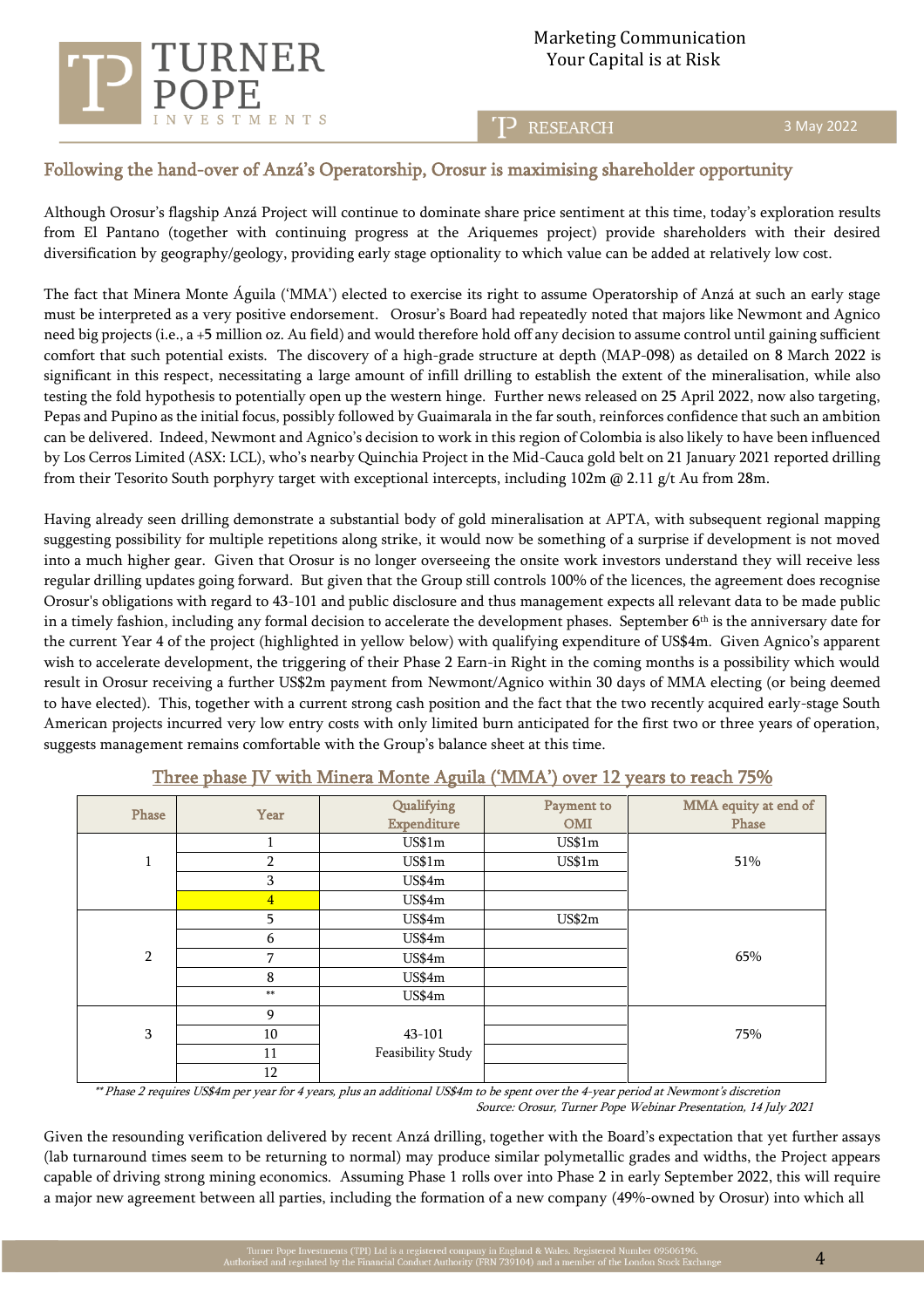

## Marketing Communication Your Capital is at Risk

**RESEARCH** 

3 May 2022

assets will be injected. This will likely take some time to negotiate, during which time Newmont and Agnico are likely to seek a high level of certainty from Orosur regarding the Project's eventual passage to commercialisation, subject to which they would irrevocably commit to US\$20m spend for Phase 2 over the following 4 years.

Anticipating continuing good news on this front, shareholders will be also hoping that the management's intuition in selecting both the Ariquemes and El Pantano projects will produce similarly positive outcomes in due course. Indeed, with its strong balance sheet providing a forward runway of perhaps 24 months, the Board appears set to demonstrate its credentials through the creation of a truly balanced portfolio of LATAM mining assets that stretch from advanced resource drilling (Anza in Colombia), through brownfields with production options (Ariquemes in Brazil), greenfields (El Pantano in Argentina) and possibly further new 'walkup' drill target projects yet to be identified.

# THIS DOCUMENT IS NOT FOR PUBLICATION, DISTRIBUTION OR TRANSMISSION INTO THE UNITED STATES OF AMERICA, JAPAN, CANADA OR AUSTRALIA.

### **Conflicts**

This is a non-independent marketing communication under the rules of the Financial Conduct Authority ("FCA"). The analyst who has prepared this report is aware that Turner Pope Investments (TPI) Limited ("TPI") has a relationship with the company covered in this report. Accordingly, the report has not been prepared in accordance with legal requirements designed to promote the independence of investment research and is not subject to any prohibition on dealing by TPI or its clients ahead of the dissemination of investment research.

TPI manages its conflicts in accordance with its conflict management policy. For example, TPI may provide services (including corporate finance advice) where the flow of information is restricted by a Chinese wall. Accordingly, information may be available to TPI that is not reflected in this document. TPI may have acted upon or used research recommendations before they have been published.

#### Risk Warnings

Retail clients (as defined by the rules of the FCA) must not rely on this document.

Any opinions expressed in this document are those of TPI's research analyst. Any forecast or valuation given in this document is the theoretical result of a study of a range of possible outcomes and is not a forecast of a likely outcome or share price.

The value of securities, particularly those of smaller companies, can fall as well as rise and may be subject to large and sudden swings. In addition, the level of marketability of smaller company securities may result in significant trading spreads and sometimes may lead to difficulties in opening and/or closing positions. Past performance is not necessarily a guide to future performance and forecasts are not a reliable indicator of future results. AIM is a market designed primarily for emerging or smaller companies and the rules of this market are less demanding than those of the Official List of the UK Listing Authority; consequently, AIM investments may not be suitable for some investors. Liquidity may be lower and hence some investments may be harder to realise.